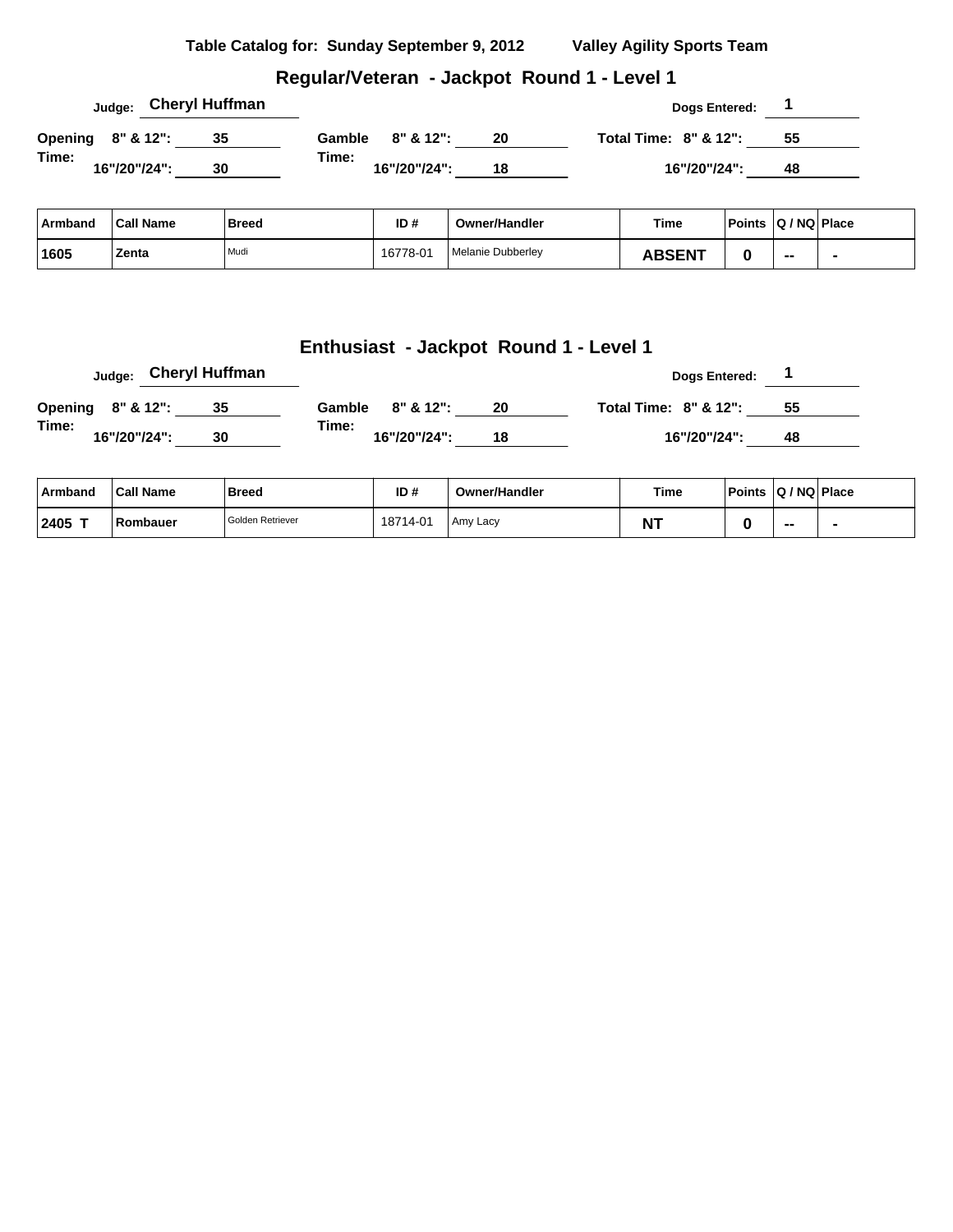### **Regular/Veteran - Jackpot Round 1 - Level 2**

|                   |              | <sub>Judge:</sub> Cheryl Huffman |        |              |    | Dogs Entered:                    |    |  |
|-------------------|--------------|----------------------------------|--------|--------------|----|----------------------------------|----|--|
| Opening 8" & 12": |              | 35                               | Gamble | 8" & 12":    | 20 | <b>Total Time: 8" &amp; 12":</b> | 55 |  |
| Time:             | 16"/20"/24": | 30                               | Time:  | 16"/20"/24": | 18 | 16"/20"/24":                     | 48 |  |

| Armband | <b>Call Name</b> | <b>Breed</b>         | ID#      | <b>Owner/Handler</b>     | <b>Time</b> | <b>Points</b> | Q / NQ Place |             |
|---------|------------------|----------------------|----------|--------------------------|-------------|---------------|--------------|-------------|
| 1607    | Carson           | <b>Border Collie</b> | 15077-02 | Karen Stark              | 48.62       | 43            | Q            | $\mathbf 2$ |
| 1614    | <b>Colton</b>    | Australian Shepherd  | 18519-01 | Laura Noret              | 46.34       | 45            | Q            |             |
| 1620    | Dot              | All American         | 01641-05 | Sara & Ray Rhodes        | <b>NT</b>   | 30            | $\sim$       | -           |
| 1628    | Zeena            | Poodle (Standard)    | 12218-02 | Diane Vargas             | 49.06       | 39            | <b>NQ</b>    | 3           |
| 2401    | Dash             | <b>Border Collie</b> | 19108-01 | <b>Brittany Silveira</b> | 50.47       | 48            | <b>NQ</b>    |             |

| Judge:                | Cheryl Huffman |       |                  |    | <b>Dogs Entered:</b>  |    |
|-----------------------|----------------|-------|------------------|----|-----------------------|----|
| Opening 8" & 12":     |                |       | Gamble 8" & 12": | 20 | Total Time: 8" & 12": | 55 |
| Time:<br>16"/20"/24": | 30             | Time: | 16"/20"/24":     | 18 | 16"/20"/24":          | 48 |

| Armband | <b>Call Name</b> | Breed   | ID#      | Owner/Handler | Time  | Points | $ Q/NQ $ Place |  |
|---------|------------------|---------|----------|---------------|-------|--------|----------------|--|
| 1626    | Minnie           | Whippet | 19160-02 | Sandra Holley | 55.89 | 18     | <b>NG</b>      |  |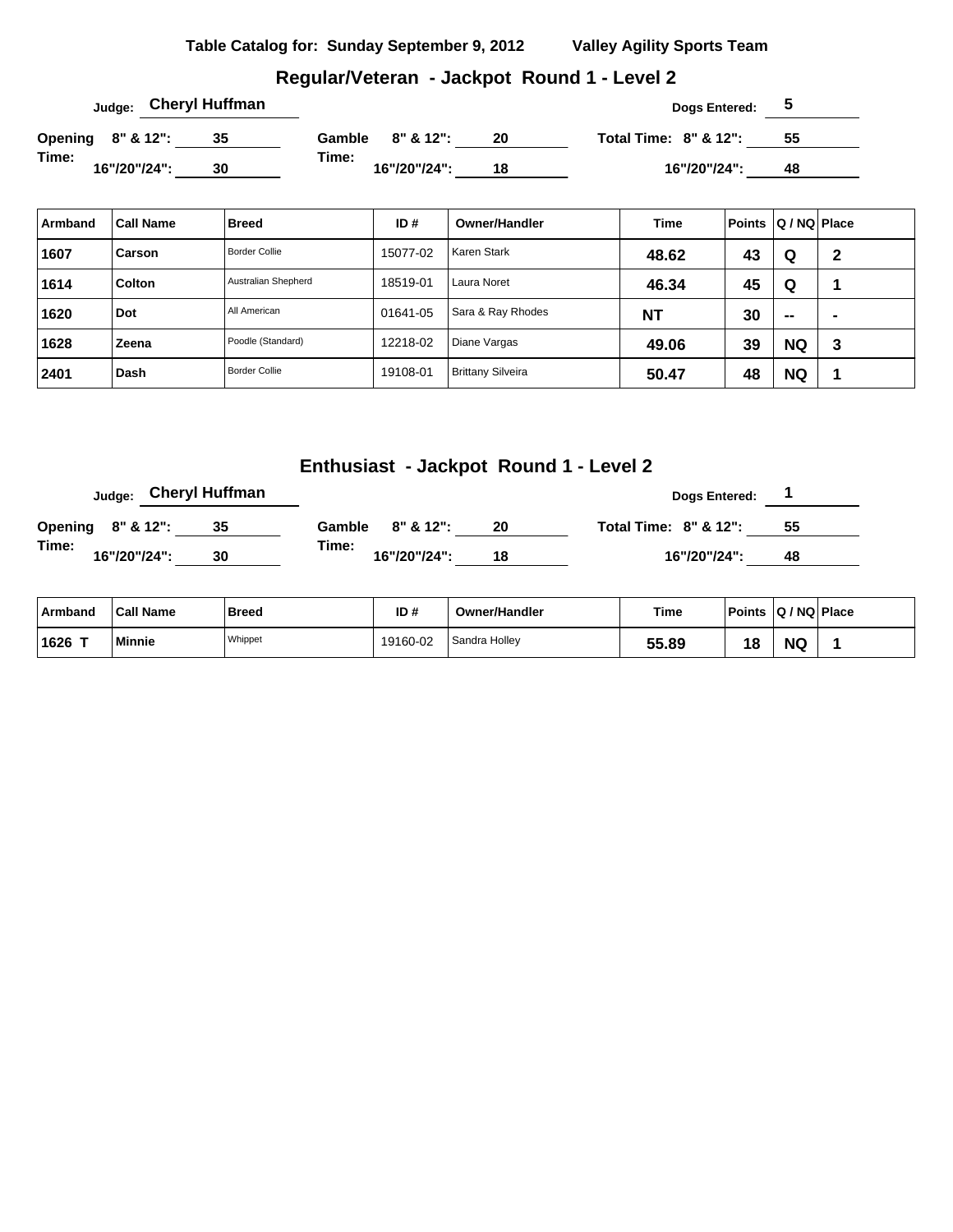| Table Catalog for: Sunday September 9, 2012 | <b>Valley Agility Sports Team</b> |
|---------------------------------------------|-----------------------------------|
|                                             |                                   |

### **Regular/Veteran - Jackpot Round 1 - Level 3**

| <sub>Judge:</sub> Cheryl Huffman |    |                       |    | Dogs Entered:                    |    |  |
|----------------------------------|----|-----------------------|----|----------------------------------|----|--|
| Opening 8" & 12":                | 35 | Gamble 8" & 12":      | 20 | <b>Total Time: 8" &amp; 12":</b> | 55 |  |
| Time:<br>16"/20"/24":            | 30 | Time:<br>16"/20"/24": | 18 | 16"/20"/24":                     | 48 |  |

| Armband | <b>Call Name</b> | <b>Breed</b>                     | ID#      | <b>Owner/Handler</b>  | <b>Time</b> | Points | Q / NQ   Place |              |
|---------|------------------|----------------------------------|----------|-----------------------|-------------|--------|----------------|--------------|
| 803     | Ruby             | Welsh Corgi (Pembroke)           | 07900-02 | Nancy Rico            | 53.73       | 54     | Q              |              |
| 1603    | Vegas            | Golden Retriever                 | 03193-03 | Mary & Dwight Whatley | 43.32       | 52     | Q              |              |
| 1609    | <b>Drummer</b>   | Shetland Sheepdog                | 16496-02 | Penny Larson          | 44.50       | 47     | Q              | 2            |
| 1617    | <b>Dock</b>      | Nova Scotia Duck Tolling Retriev | 10202-04 | Wendy Johansen        | 49.71       | 45     | <b>NQ</b>      |              |
| 1618    | River            | Nova Scotia Duck Tolling Retriev | 17232-02 | Caroline van der Wyk  | 56.98       | 52     | <b>NQ</b>      | 4            |
| 1624 V  | Riley            | All American                     | 18061-01 | Monica Salusky        | 42.06       | 46     | Q              | 3            |
| 2008    | <b>Mimi</b>      | Australian Shepherd              | 17364-02 | Lorraine Cirinelli    | 50.97       | 53     | <b>NQ</b>      | $\mathbf{2}$ |
| 2019 V  | Will             | Australian Shepherd              | 17364-01 | Lorraine Cirinelli    | 45.75       | 70     | Q              | ٠            |

|                   |  |              | <sub>Judge:</sub> Cheryl Huffman |                       |              |    |  | Dogs Entered:                    |    |  |
|-------------------|--|--------------|----------------------------------|-----------------------|--------------|----|--|----------------------------------|----|--|
| Opening 8" & 12": |  |              | 35                               | Gamble $8'' \& 12"$ : |              | 20 |  | <b>Total Time: 8" &amp; 12":</b> | 55 |  |
| Time:             |  | 16"/20"/24": | 30                               | Time:                 | 16"/20"/24": | 18 |  | 16"/20"/24":                     | 48 |  |

| <b>Armband</b> | <b>Call Name</b> | <b>Breed</b>         | ID#      | <b>Owner/Handler</b> | Time  | <b>Points</b> | $ Q/NQ $ Place |  |
|----------------|------------------|----------------------|----------|----------------------|-------|---------------|----------------|--|
| ⊺1625          | <b>Banjo</b>     | <b>Border Collie</b> | 19160-01 | Sandra Holley        | 46.98 | 34            | <b>NQ</b>      |  |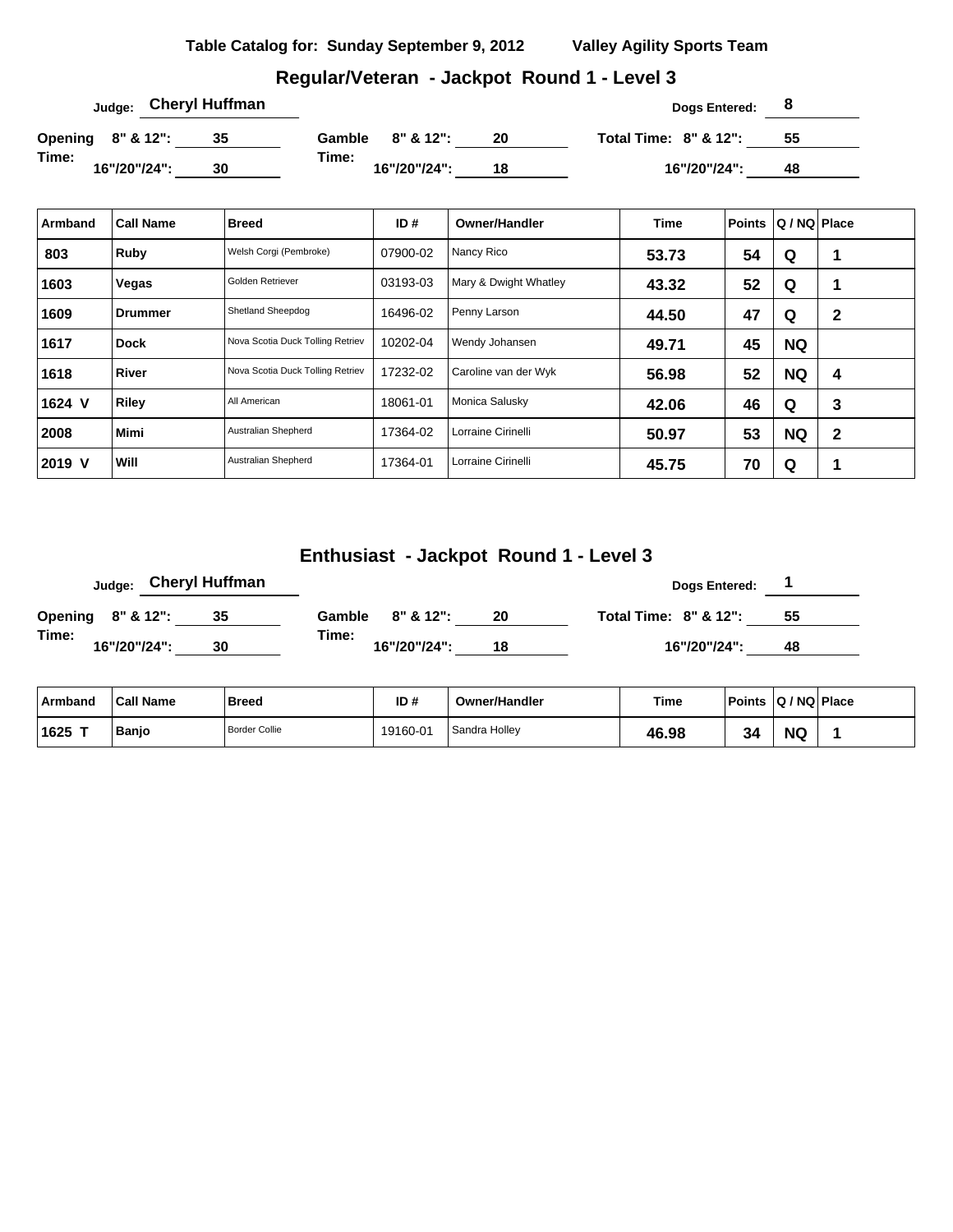#### **Regular/Veteran - Jackpot Round 1 - Level 4**

|                   |              |  |  | Judge: Cheryl Huffman |                       |              |    |  | Dogs Entered:                    | $\epsilon$ |  |
|-------------------|--------------|--|--|-----------------------|-----------------------|--------------|----|--|----------------------------------|------------|--|
| Opening 8" & 12": |              |  |  | 35                    | Gamble $8'' \& 12"$ : |              | 20 |  | <b>Total Time: 8" &amp; 12":</b> | 55         |  |
| Time:             | 16"/20"/24": |  |  | 30                    | Time:                 | 16"/20"/24": | 18 |  | 16"/20"/24":                     | 48         |  |

| Armband | <b>Call Name</b> | Breed                    | ID#      | Owner/Handler    | <b>Time</b>   |    | Points   Q / NQ   Place  |                          |
|---------|------------------|--------------------------|----------|------------------|---------------|----|--------------------------|--------------------------|
| 804     | Maggie           | Welsh Corgi (Pembroke)   | 04094-03 | Debra Kuvkendall | <b>ABSENT</b> |    | $\overline{\phantom{a}}$ | $\overline{\phantom{a}}$ |
| 1610    | Winston          | English Springer Spaniel | 08424-02 | Mary Palumbo     | 45.57         | 4. | ື                        |                          |

| <sub>Judge:</sub> Cheryl Huffman |    |        |              |    | Dogs Entered:                    |    |
|----------------------------------|----|--------|--------------|----|----------------------------------|----|
| Opening 8" & 12":                |    | Gamble | 8" & 12":    | 20 | <b>Total Time: 8" &amp; 12":</b> | 55 |
| Time:<br>16"/20"/24":            | 30 | Time:  | 16"/20"/24": | 18 | 16"/20"/24":                     | 48 |

| ∣ Armband     | <b>Call Name</b> | <b>Breed</b> | ID#      | <b>Owner/Handler</b> | Time  | <b>Points</b> | $ Q/NQ $ Place |  |
|---------------|------------------|--------------|----------|----------------------|-------|---------------|----------------|--|
| $.805$ $\tau$ | Mia              | Chihuahua    | 04420-02 | Veronica Adrover     | 58.11 | 56            | <b>NG</b>      |  |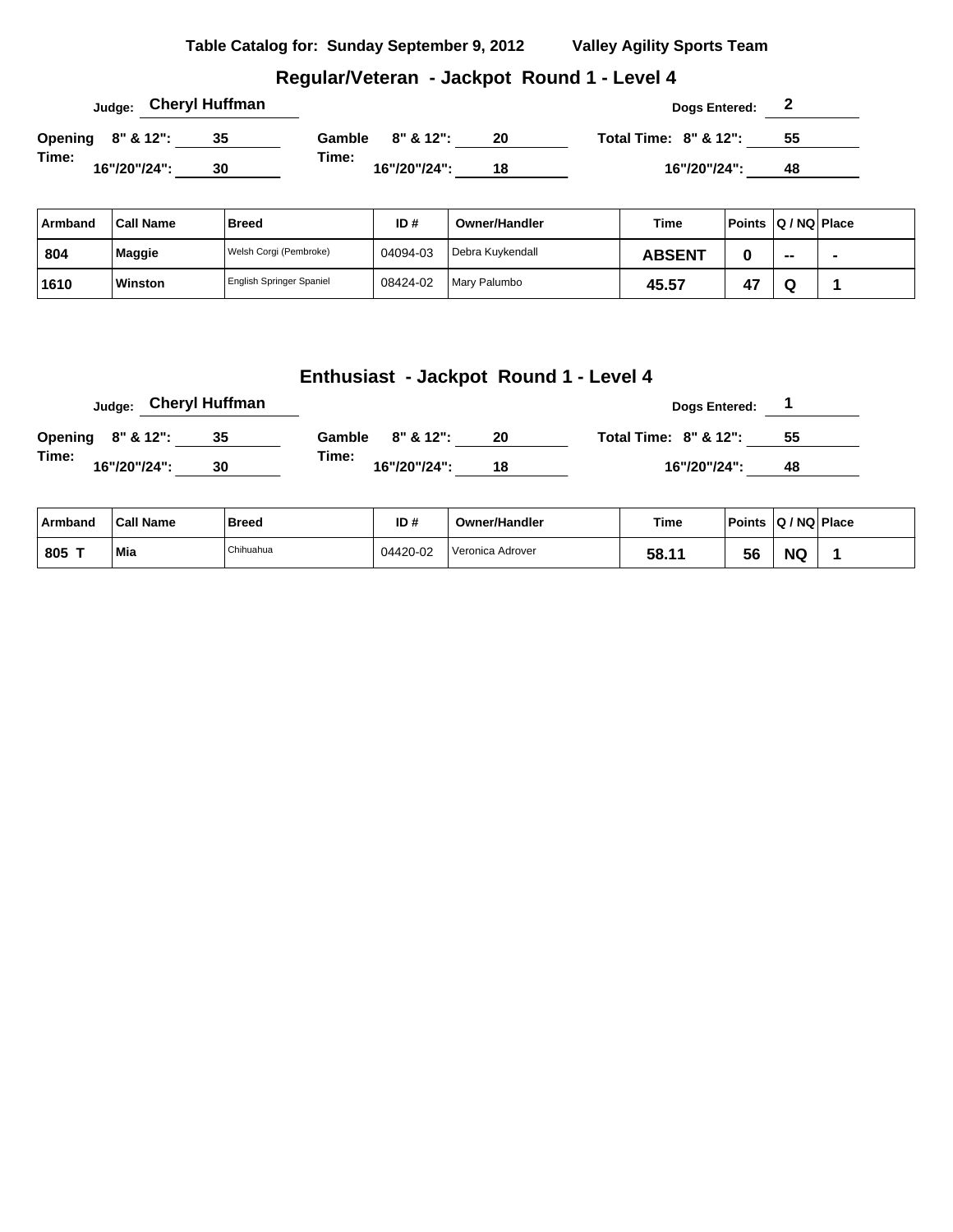# **Regular/Veteran - Jackpot Round 1 - Level 5**

| <sub>Judge:</sub> Cheryl Huffman |              |  |    |       |                  |    | Dogs Entered:                    |    |  |
|----------------------------------|--------------|--|----|-------|------------------|----|----------------------------------|----|--|
| Opening 8" & 12":                |              |  | 35 |       | Gamble 8" & 12": | 20 | <b>Total Time: 8" &amp; 12":</b> | 55 |  |
| Time:                            | 16"/20"/24": |  | 30 | Time: | 16"/20"/24":     | 18 | 16"/20"/24":                     | 48 |  |

| Armband | <b>Call Name</b> | <b>Breed</b>            | ID#      | <b>Owner/Handler</b>          | <b>Time</b>   | Points   | $ Q/NQ $ Place           |                |
|---------|------------------|-------------------------|----------|-------------------------------|---------------|----------|--------------------------|----------------|
| 1601    | Gemma            | <b>English Shepherd</b> | 15027-02 | Toni Duralski                 | 46.82         | 55       | Q                        | 3              |
| 1606    | <b>Flynn</b>     | <b>Border Collie</b>    | 07834-02 | Sandra Taylor                 | 48.37         | 56       | Q                        | $\mathbf{2}$   |
| 1608    | <b>Nick</b>      | Shetland Sheepdog       | 16496-01 | Penny Larson                  | 43.49         | 59       | Q                        | 1              |
| 1611    | Reva             | Australian Shepherd     | 05925-04 | <b>Cherie Gessford</b>        | 48.31         | 51       | Q                        | 4              |
| 2001    | <b>Deenie</b>    | All American            | 05414-02 | <b>Carol Bowers</b>           | <b>ABSENT</b> | $\bf{0}$ | $\overline{\phantom{a}}$ | $\blacksquare$ |
| 2002    | <b>Gypsy</b>     | All American            | 15077-01 | Karen Stark                   | 49.96         | 53       | Q                        | $\mathbf{2}$   |
| 2011 V  | Darby            | Labrador Retriever      | 03303-01 | Debbie McVay                  | 47.01         | 50       | Q                        | 3              |
| 2015 V  | Riley            | All American            | 08848-01 | Denice Sawatzky/H:Ralph Jones | 42.46         | 53       | Q                        | 1              |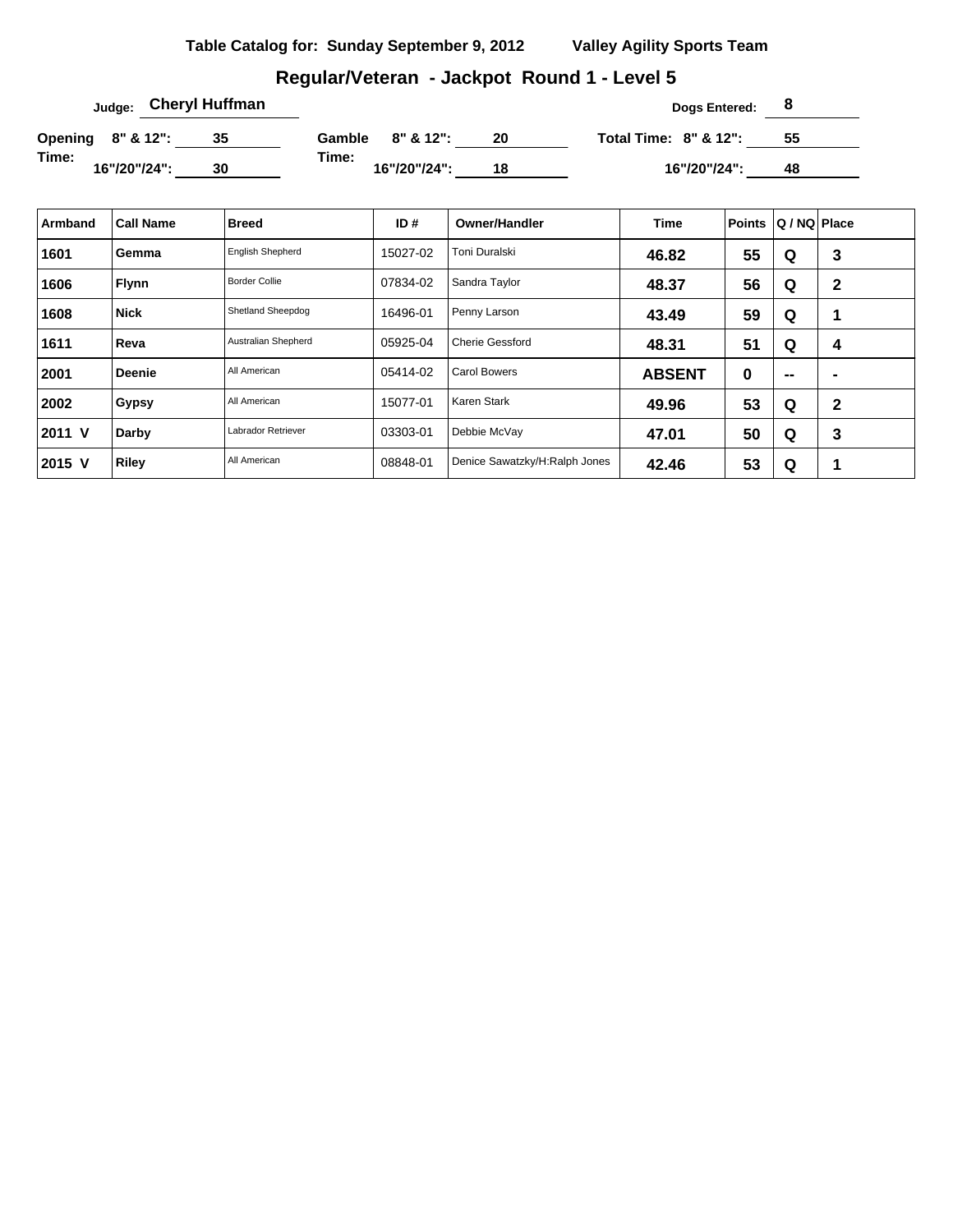| Table Catalog for: Sunday September 9, 2012 | <b>Valley Agility Sports Team</b> |
|---------------------------------------------|-----------------------------------|
|                                             |                                   |

# **Regular/Veteran - Jackpot Round 1 - Level C**

| <sub>Judge:</sub> Cheryl Huffman |    |        |              | Dogs Entered: | 12                               |    |  |
|----------------------------------|----|--------|--------------|---------------|----------------------------------|----|--|
| Opening 8" & 12":                | 35 | Gamble | $8"$ & 12":  | 20            | <b>Total Time: 8" &amp; 12":</b> | 55 |  |
| Time:<br>16"/20"/24":            | 30 | Time:  | 16"/20"/24": | 18            | 16"/20"/24":                     | 48 |  |

| Armband | <b>Call Name</b> | <b>Breed</b>                | ID#      | <b>Owner/Handler</b>     | <b>Time</b>   | <b>Points</b> | Q / NQ Place      |                          |
|---------|------------------|-----------------------------|----------|--------------------------|---------------|---------------|-------------------|--------------------------|
| 801     | <b>Brandy</b>    | <b>Jack Russell Terrier</b> | 02146-01 | Jeanne Nixon             | 47.37         | 55            | Q                 | 1                        |
| 1201    | Alaska           | Shetland Sheepdog           | 07990-02 | Gladys Pedigo            | 51.75         | 53            | Q                 | $\mathbf 2$              |
| 1202    | Chance           | Shetland Sheepdog           | 02316-02 | Donna D'Amico            | 49.51         | 65            | Q                 | 1                        |
| 1602    | Quas             | <b>Border Collie</b>        | 01840-03 | Donna Sprouse            | 47.83         | 47            | Q                 | 3                        |
| 1604    | <b>Montana</b>   | Shetland Sheepdog           | 07990-03 | Gladys Pedigo            | 40.32         | 50            | Q                 | $\mathbf{2}$             |
| 1619    | Sydney           | Australian Shepherd         | 13379-01 | Karen & Dick Overstreet  | 45.02         | 44            | Q                 | 4                        |
| 1623 V  | Sammy            | All American                | 07834-01 | Sandra Taylor            | 43.80         | 64            | Q                 | 1                        |
| 2010    | <b>Sally</b>     | <b>Border Collie</b>        | 12323-04 | Barbara & Gilman Parsons | 50.72         | 59            | <b>NQ</b>         | $\mathbf 2$              |
| 2012 V  | <b>Burns</b>     | Australian Shepherd         | 05925-03 | <b>Cherie Gessford</b>   | 49.77         | 50            | <b>NQ</b>         | 3                        |
| 2013 V  | Chaps            | Australian Shepherd         | 04958-01 | Jean Danver              | 44.43         | 68            | Q                 | 1                        |
| 2014 V  | <b>Brenn</b>     | <b>Border Collie</b>        | 01922-02 | Carlene Chandler         | <b>ABSENT</b> | $\bf{0}$      | $\hspace{0.05cm}$ | $\overline{\phantom{0}}$ |
| 2402    | Quik             | <b>Border Collie</b>        | 01922-03 | Carlene Chandler         | 42.46         | 66            | Q                 | 1                        |

|                       | <sub>Judge:</sub> Cheryl Huffman |        |              |    | Dogs Entered: 3                  |    |
|-----------------------|----------------------------------|--------|--------------|----|----------------------------------|----|
| Opening 8" & 12":     | 35                               | Gamble | 8" & 12":    | 20 | <b>Total Time: 8" &amp; 12":</b> | 55 |
| Time:<br>16"/20"/24": | 30                               | Time:  | 16"/20"/24": | 18 | 16"/20"/24":                     | 48 |

| Armband           | <b>Call Name</b> | Breed                | ID#      | <b>Owner/Handler</b>     | Time  | Points Q / NQ Place |           |   |
|-------------------|------------------|----------------------|----------|--------------------------|-------|---------------------|-----------|---|
| <b>TH</b><br>1627 | <b>Splotches</b> | Canaan Dog           | 05841-01 | Leslie McCulloch         | 45.60 | 49                  | Q         |   |
| 2018 T            | <b>Cass</b>      | Border Collie        | 04871-01 | <b>Nancy Tetrick</b>     | 41.13 | 59                  | Q         |   |
| 2020              | <b>Boswell</b>   | <b>Border Collie</b> | 12323-01 | Barbara & Gilman Parsons | 51.44 | 57                  | <b>NQ</b> | 2 |